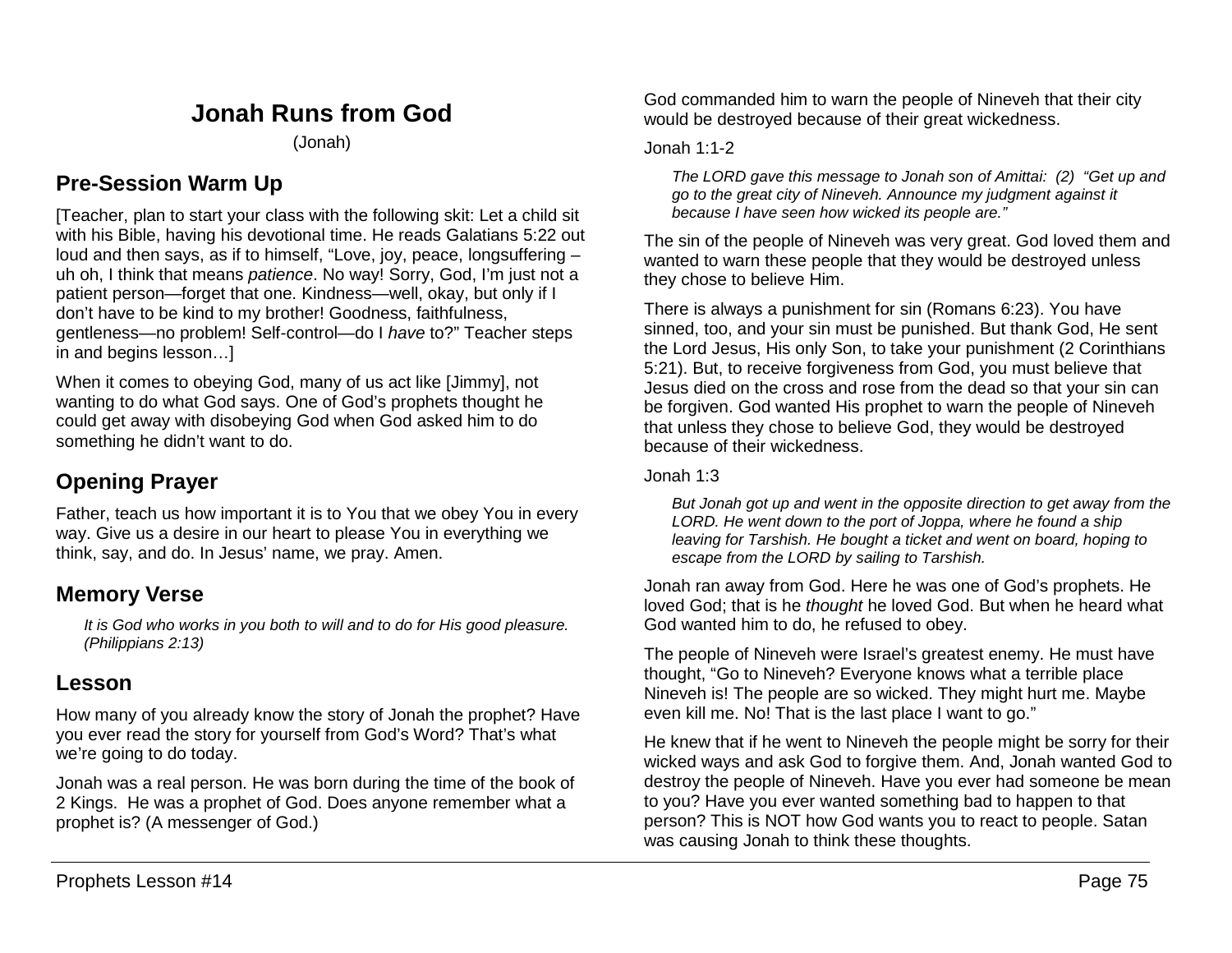Now Jonah had to choose to obey God or to disobey. Because Jonah did not have a right heart attitude, he refused to carry out God's command. He deliberately rebelled against God. God wants to give you the desire to obey Him. To obey means to do as you are told.

What are some things that God wants you to do that might seem hard or even impossible? (Say you're sorry to someone you've hurt; Obey parents and all those in authority, forgive people who hurt you.) You might not feel like doing what your parents ask. You might not understand why God wants you to love and forgive people that hurt you. But God wants you to obey Him anyway. Disobedience will make you feel sad and guilty inside, and sometimes it can bring real trouble into your life.

God sent Jonah to Nineveh with an important warning, but Jonah chose not to obey God. Instead he headed off in the opposite direction.

Jonah should have known that God would be with him and help him. But Jonah was too busy listening to Satan and soon he was not only afraid to go to Nineveh, he was afraid of God. That's why Jonah was running. He was trying to hide from God.

Jonah hurried down to the seaport of Joppa. When he saw a ship was about to sail for Tarshish, in the opposite direction of Nineveh, he paid his fare and went aboard.

Once onboard he headed to the bottom of the boat. No one would find him there, he thought. But God always knows where everyone is because God is All-Knowing; He knows everything.

As the boat sailed out to sea, God sent a storm.

Jonah 1:4

*But the LORD hurled a powerful wind over the sea, causing a violent storm that threatened to break the ship apart.*

A fierce wind whipped up the waves. The ship tossed and plunged in the storm. Everyone on board the ship was terrified. They were sure they would all be downed. They all started calling out to their gods.

Jonah 1:5

*Fearing for their lives, the desperate sailors shouted to their gods for help and threw the cargo overboard to lighten the ship. But all this time Jonah was sound asleep down in the hold.*

All this time, Jonah lay down on the floor and went to sleep.

When the captain found Jonah sleeping in the bottom of the boat, he questioned him and begged him to pray to his God for help like everyone else.

Jonah 1:6

*So the captain went down after him. "How can you sleep at a time like this?" he shouted. "Get up and pray to your god! Maybe he will pay attention to us and spare our lives."*

Everyone was trying to figure out why this terrible storm had come upon them. They figured it had to be because someone on board had displeased his god.

Jonah 1:7

*Then the crew cast lots to see which of them had offended the gods and caused the terrible storm. When they did this, the lots identified Jonah as the culprit.*

Casting lots is like throwing dice or tossing a coin. When they found out it was because of Jonah's sin, they started asking him more questions.

#### Jonah 1:8-9

*"Why has this awful storm come down on us?" they demanded. "Who are you? What is your line of work? What country are you from? What is your nationality?" (9) Jonah answered, "I am a Hebrew, and I worship the LORD, the God of heaven, who made the sea and the land."*

#### Jonah 1:10-11

*The sailors were terrified when they heard this, for he had already told them he was running away from the LORD. "Oh, why did you do it?" they groaned. (11) And since the storm was getting worse all the time, they asked him, "What should we do to you to stop this storm?"*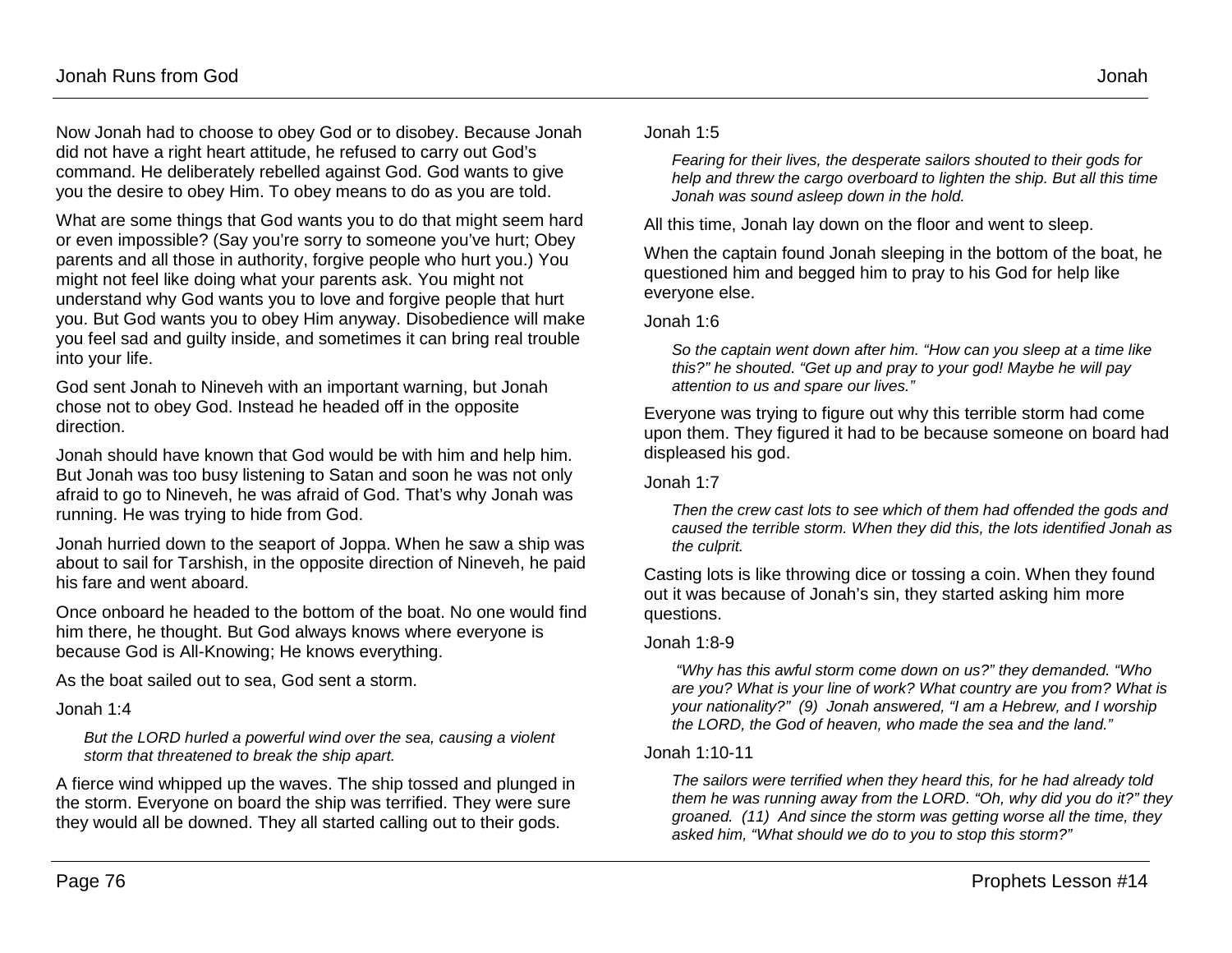Jonah told the sailors to throw him into the sea.

#### Jonah 1:12

*"Throw me into the sea," Jonah said, "and it will become calm again. I know that this terrible storm is all my fault."*

The men did not want to throw Jonah into the water. It seemed too cruel. So they rowed their hardest to bring the ship to land.

### Jonah 1:13

*Instead, the sailors rowed even harder to get the ship to the land. But the stormy sea was too violent for them, and they couldn't make it*

It was no use. They were helpless against the forces of the storm. They finally had to take Jonah and toss him into the ocean.

#### Jonah 1:14-15

*Then they cried out to the LORD, Jonah's God. "O LORD," they pleaded, "don't make us die for this man's sin. And don't hold us responsible for his death. O LORD, you have sent this storm upon him for your own good reasons." (15) Then the sailors picked Jonah up and threw him into the raging sea, and the storm stopped at once!*

Almost immediately the wind stopped and the sea became calm. Down, down he sank. The water must have choked him and he probably wondered how long it would take before he died. Suddenly a great big fish swam up to him and swallowed him in one gulp.

Jonah found himself alive and terrified in the belly of a great fish.

Jonah 1:17

*Now the LORD had arranged for a great fish to swallow Jonah. And Jonah was inside the fish for three days and three nights.*

For three miserable, uncomfortable days Jonah was inside the fish. He had plenty of time to think how wrong he had been to disobey God.

If Jonah had obeyed God, even though he didn't understand why God was sending him to his enemies, Jonah would not have had to go through such a terrible experience. God wants to give you the desire

to obey Him. [Teacher, discuss why it is important to obey: rules are given for your good; those in authority often know things you don't know; God is pleased when you obey.]

If you know that God wants you to do something that will be hard for you to obey, you can ask Him to give you the "want to" to obey Him and then ask Him for the power to do it. (Philippians 2:13)

Jonah didn't even ask God to help him. He disobeyed God, and then he found himself in a very frightening situation.

For three days and three nights Jonah was inside the fish. He finally prayed to God. He knew that only God could deliver him from this impossible situation in the fish's belly. Terrified, Jonah prayed to the Lord from the belly of the fish.

Jonah 2:1

*Then Jonah prayed to the LORD his God from inside the fish.*

Jonah asked God for a second chance to be obedient. God is a God of second chances. He is loving and forgiving. He doesn't want anyone to die in their sins. He is patient. He wants everyone to come to Him and to receive forgiveness for their sins. (2 Peter 3:9)

But it took Jonah three agonizing days before he was ready to come to God. After three horrible days inside the fish, Jonah prayed to God and all at once, God commanded the fish to vomit Jonah up onto dry land!

### Jonah 2:10

*Then the LORD ordered the fish to spit Jonah out onto the beach.*

God gave Jonah and the people of Nineveh a second chance. God told Jonah again to go to the people of Nineveh and warn them about His plan to destroy them if they didn't get right with Him.

### Jonah 3:1-2

*Then the LORD spoke to Jonah a second time: (2) "Get up and go to the great city of Nineveh, and deliver the message I have given you."*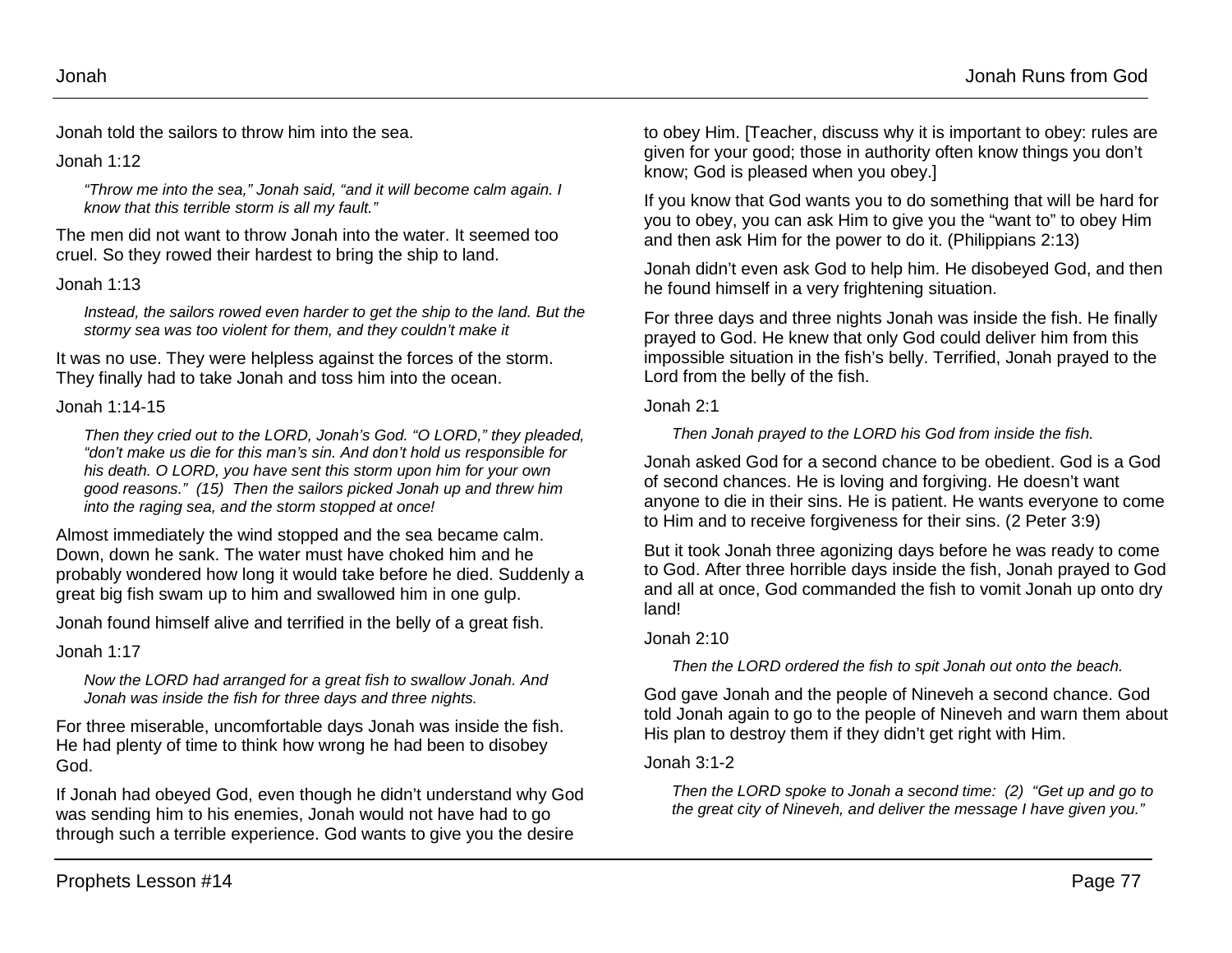Jonah had learned his lesson. This time he did not disobey. At last, Jonah went to Nineveh in obedience to God.

Jonah 3:3

*This time Jonah obeyed the LORD's command and went to Nineveh, a city so large that it took three days to see it all.*

Nineveh was such a large city, it took three days to walk across town.

To Jonah's surprise, when he preached God's warning to the people of Nineveh, they listened and believed.

Jonah 3:4-5

*On the day Jonah entered the city, he shouted to the crowds: "Forty days from now Nineveh will be destroyed!" (5) The people of Nineveh believed God's message, and from the greatest to the least, they declared a fast and put on burlap to show their sorrow.*

The people of Nineveh prayed for forgiveness. They turned away from their idols and began to worship God.

When God heard their prayers and saw how sorry they were, He forgave them and decided not to destroy Nineveh.

Jonah 3:10

*When God saw what they had done and how they had put a stop to their evil ways, he changed his mind and did not carry out the destruction he had threatened.*

Jonah finally obeyed God the second time he was told to go to Nineveh, but he had to go through a lot of difficulty because of his earlier disobedience. If you are a believer in the Lord Jesus, will you let God give you the desire to obey Him the first time?

Think of some area in your life where you have been disobedient to God. Maybe you've been impatient with your brother or sister. Maybe you've had trouble controlling your anger. Maybe you've had trouble obeying your parents, or forgiving someone that has been mean to you. Confess that sin to God and ask Him to give you the will and the power to do what you know you should do. He will fish you out of all your troubles just like he did Jonah!

## **Closing Prayer**

Father, thank You that you are a God of second chances. Thank You that when we are disobedient that we can come to You and You will forgive us. We ask You to give us the desire in our hearts to obey You with a right heart attitude—with joy and gladness—knowing that it is pleasing to You. In Jesus' name, we pray. Amen.

## **Learning Activities**

### **Craft Corner**

#### *Jonah in the whale*

Materials: Blue construction paper, markers

#### Procedure:

Don't show the children the final craft, lead them through these steps one at a time so they are delighted with the result:

1. Cut a piece of blue construction paper to look like a diamond.



2. Draw Jonah to remind you that Jonah was a special prophet of God: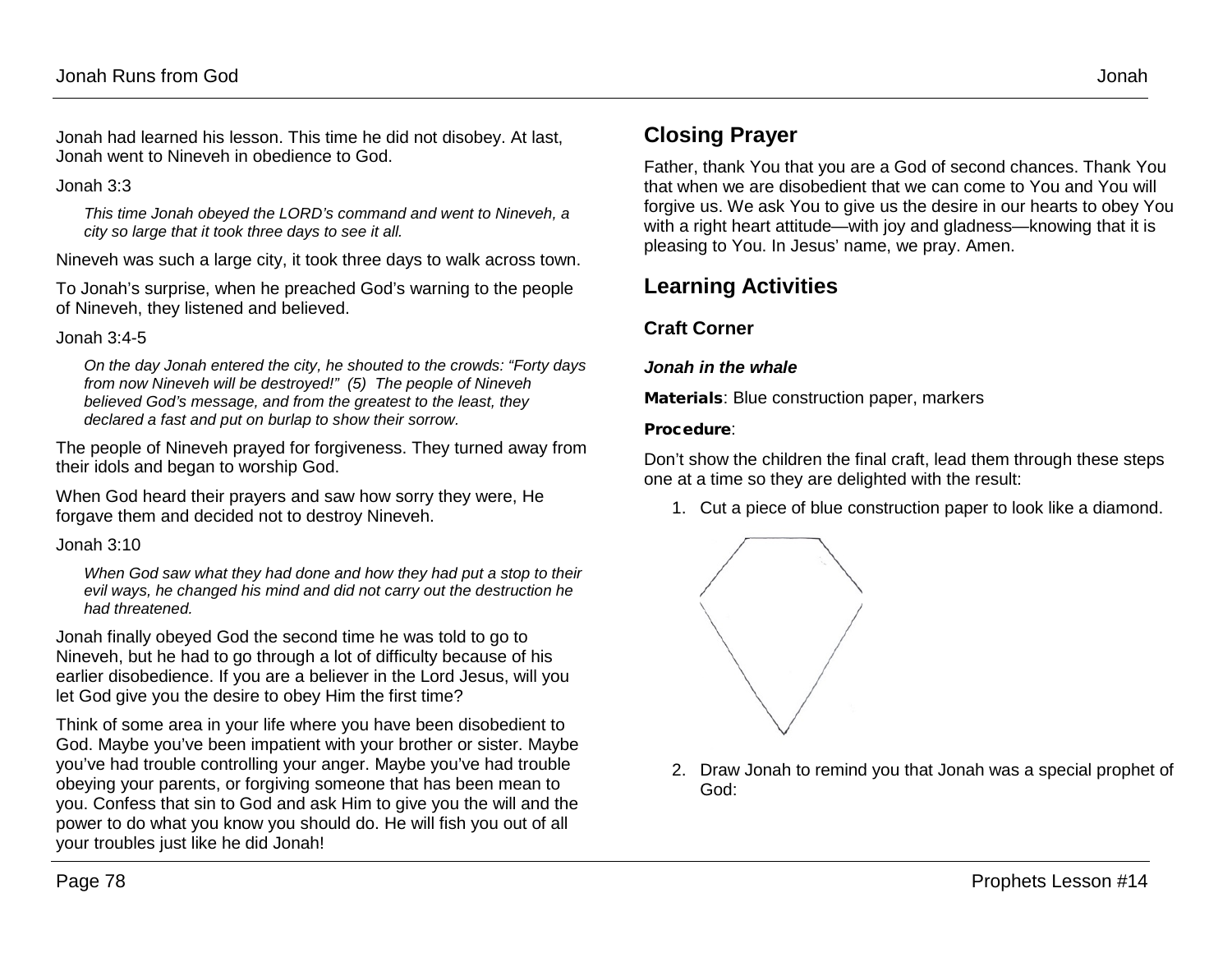



3. Fold the paper in half to remind you that Jonah hopped on a boat to try to hide from God. (Jonah is folded inside the "boat".)



4. Fold the long-pointed end down to remind you that Jonah went overboard. (The point becomes the fish tail.)



5. Flip the "boat" over to see the "fish" that swallowed Jonah.



6. Draw a face and write a note to God on the fish's belly thanking Him for fishing you out of your troubles.

Jonah prayed to thank God for another chance to follow Him. God gave Jonah and the people of Nineveh a second chance. Think about all the second chances God gives you to obey Him.

#### **Game Center**

#### *Charades or Pictionary*

**Preparation**: Make cards with the following actions on them:

- Jonah running away from God
- A fish spiting Jonah out Jonah getting thrown
- Jonah praying in the belly of the fish
- Jonah on a ship in the middle of a storm
- Jonah telling God's message to the people of Nineveh
- A fish swallowing Jonah
- overboard
- Jonah taking a nap
- People throwing everything overboard
- Sailors trying to row ashore

**Procedures**: Divide the children into two teams. Alternate between teams. Have a member of a team draw a card and then either act out or draw that part of the story to see if they can get their team to guess what the card says. Give one minute to guess the topic. If Team A guesses correctly they get 1,000 points. If team A doesn't guess it, but Team B does, then Team B gets 500 points.

### *Hide or Seek?*

Tell the children you are going to read some situations. They should listen to the situation and decide if the person in the situation is hiding from God or seeking God. If the person is hiding from God, they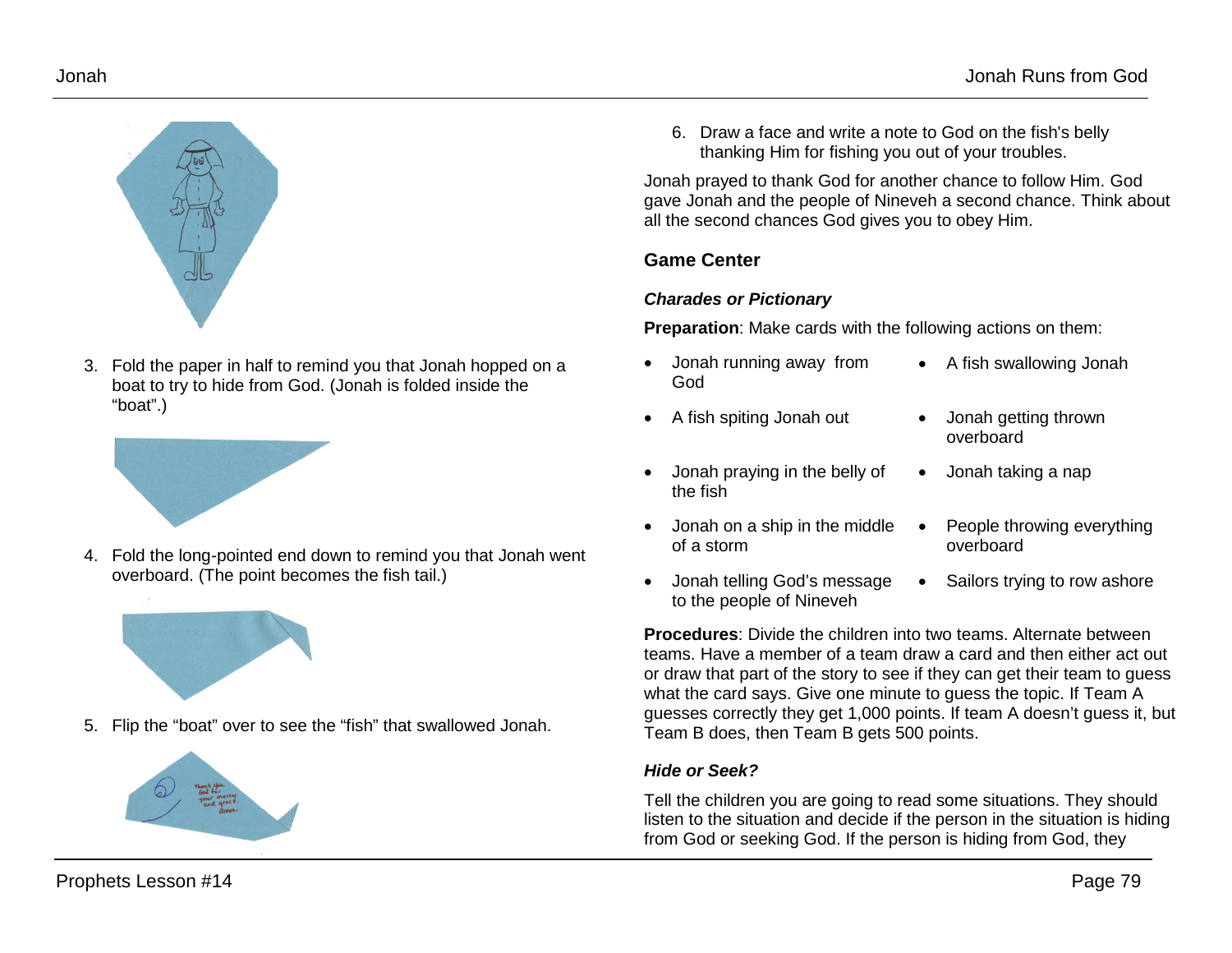should hold their hands over their face. If the person is seeking God, they should hold their hands up in praise to God.

- 1. Your friend lends you one of his toys. While you were playing with it, you accidentally broke it. You are afraid to tell him because you think he will get really mad at you. Instead of telling him, you hope that he will forget about it.
- 2. Your mom tells you that you can go next door to play with your friend but that you can only stay one hour. You are having so much fun, you decide to stay a little longer. When you do get home you sneak into the house and hope that your mom doesn't notice you are late.
- 3. A big kid is picking on a little kid on your bus. He is calling him names and making him feel bad. Instead of telling the big kid to stop, you pretend that you can't hear what the big kid is saying.
- 4. Your mom made a batch of cookies for the lady next door. She wants you to take them over to her because she doesn't have enough time. You don't like to be around this lady because she is always complaining about something and talking bad about your other neighbors. You decide to pray before you leave to ask God to help you say the right things to this neighbor when you go over.
- 5. Your dad told you not to practice hitting your baseball in the side yard, but you did it anyway. You accidentally hit the ball into a neighbor's flower pot and broke it. Instead of running away and pretending nothing happened, you go over to the neighbor and offer to buy her a new pot.
- Or, use the following review questions in a game of your choice:
- 1. Jonah was a prophet of God. What is a prophet? (A messenger of God.)
- 2. Who did God want Jonah to give a message to? (The people of Nineveh.)
- 3. What was the message God wanted Jonah to tell the people of Nineveh? (Their city would be destroyed because of their great wickedness, unless they turned from their sinful ways.)
- 4. What did Jonah do when he heard what God wanted him to do? (He refused to obey and he ran away.)
- 5. Why did Jonah not want to obey God? (The people of Nineveh were Israel's greatest enemy; he wanted the people to be destroyed.)
- 6. Who was making Jonah want the people of Nineveh to be destroyed? (Satan)
- 7. What does obey mean? (To do what you're told to do.)
- 8. What are some hard things that God wants you to do? (Say, "I'm sorry." Obey parents. Forgive people who have been hurtful.)
- 9. Where did Jonah go when he ran away from God? (First he went to Joppa and got on a ship headed for Tarshish.)
- 10. What happed when they sailed off to sea? (God sent a storm.)
- 11. When the storm hit what did all the people do? (They called out to their gods and threw their cargo overboard.)
- 12. When the storm hit, where did Jonah go? (Down to the bottom of the ship.)
- 13. What did the captain do when he found Jonah sleeping in the bottom of the boat? (He questioned him and begged him to pray to his God for help.)